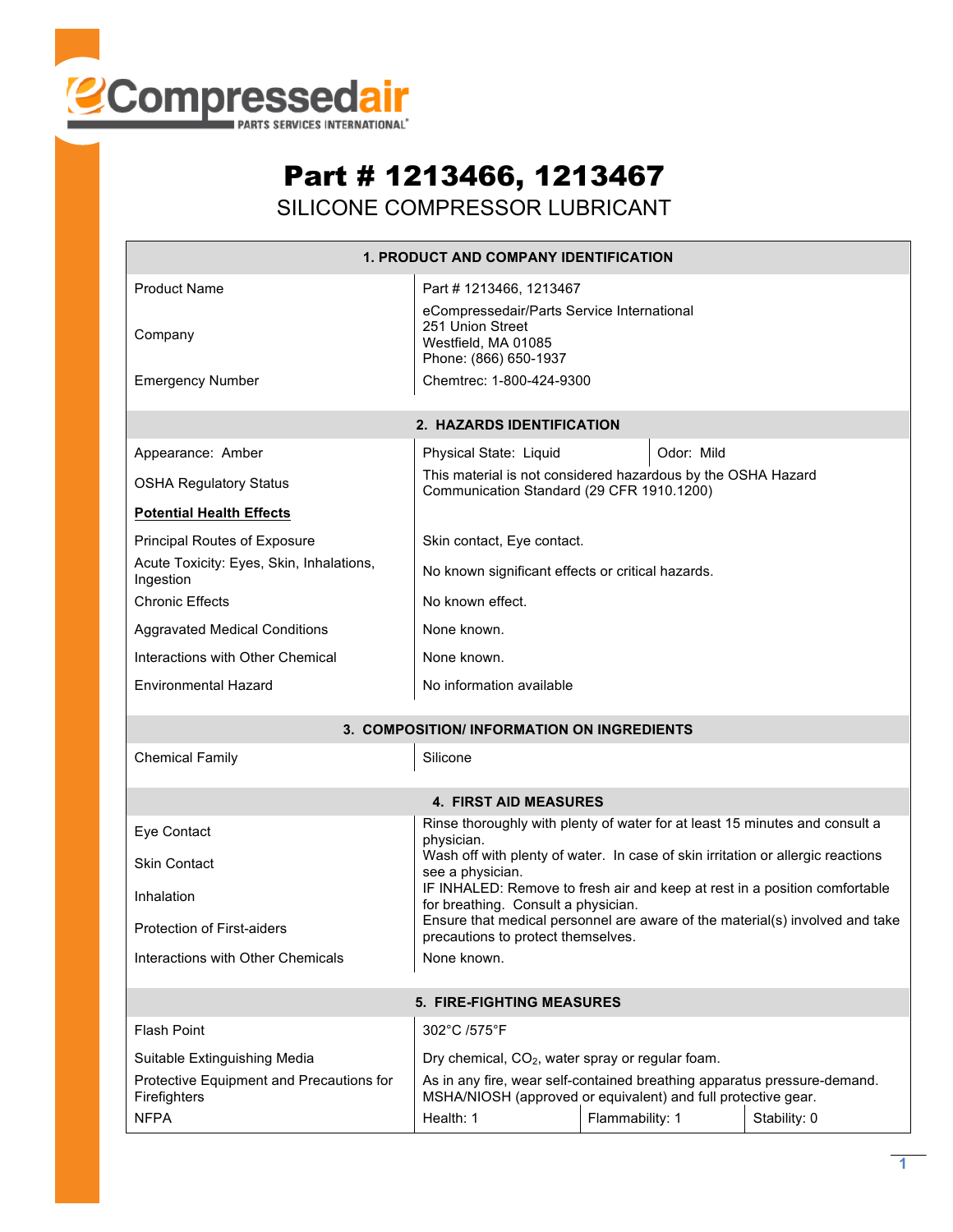

|                                                                                                         |                                                                                                                                                                            | <b>6. ACCIDENTAL RELEASE MEASURES</b>               |                    |                 |                        |                   |  |  |
|---------------------------------------------------------------------------------------------------------|----------------------------------------------------------------------------------------------------------------------------------------------------------------------------|-----------------------------------------------------|--------------------|-----------------|------------------------|-------------------|--|--|
| <b>Personal Precautions</b><br>Evacuate personnel to safe areas. Use personal protective equipment.     |                                                                                                                                                                            |                                                     |                    |                 |                        |                   |  |  |
| <b>Methods for Containment</b>                                                                          |                                                                                                                                                                            | Dike for disposal and cover with wet sand or earth. |                    |                 |                        |                   |  |  |
| Methods for Clean up                                                                                    | Prevent product from entering drains. Use a non-combustible material like<br>vermiculite, sand or earth to soak up product and place in a container for later<br>disposal. |                                                     |                    |                 |                        |                   |  |  |
| 7. HANDLING AND STORAGE                                                                                 |                                                                                                                                                                            |                                                     |                    |                 |                        |                   |  |  |
| Handling                                                                                                | Handle in accordance with good industrial hygiene and safety practice.                                                                                                     |                                                     |                    |                 |                        |                   |  |  |
| Keep containers tightly closed in a cool, well-ventilated place.<br>Storage                             |                                                                                                                                                                            |                                                     |                    |                 |                        |                   |  |  |
| 8. EXPOSURE CONTROLS/PERSONAL PROTECTION                                                                |                                                                                                                                                                            |                                                     |                    |                 |                        |                   |  |  |
| <b>Engineering Measures</b>                                                                             |                                                                                                                                                                            | None under normal use conditions.                   |                    |                 |                        |                   |  |  |
| Personal Protective Equipment                                                                           | Eye/Face Protection: Safety glasses with side shields<br>Skin and Body: Wear protective gloves/clothing<br>Respiratory: No special protective equipment required.          |                                                     |                    |                 |                        |                   |  |  |
| <b>Chemical Name</b>                                                                                    |                                                                                                                                                                            |                                                     |                    | <b>OSHA PEL</b> |                        | <b>NIOSH IDLH</b> |  |  |
| None                                                                                                    |                                                                                                                                                                            |                                                     |                    |                 |                        |                   |  |  |
| 9. PHYSICAL AND CHEMICAL PROPERTIES                                                                     |                                                                                                                                                                            |                                                     |                    |                 |                        |                   |  |  |
| Appearance                                                                                              | Mild<br>Odor<br>Amber                                                                                                                                                      |                                                     |                    |                 |                        |                   |  |  |
| <b>Physical State</b>                                                                                   | Liquid                                                                                                                                                                     |                                                     | <b>Flash Point</b> |                 | 302°C /575°F           |                   |  |  |
| <b>Specific Gravity</b>                                                                                 | 0.96                                                                                                                                                                       |                                                     | Weight per Gallon  |                 |                        | 8.00              |  |  |
| Viscosity @ 40°C                                                                                        | 38 cSt                                                                                                                                                                     |                                                     |                    |                 |                        |                   |  |  |
|                                                                                                         |                                                                                                                                                                            |                                                     |                    |                 |                        |                   |  |  |
| <b>10. STABILITY AND REACTIVITY</b>                                                                     |                                                                                                                                                                            |                                                     |                    |                 |                        |                   |  |  |
| Stability                                                                                               | Stable under normal conditions.                                                                                                                                            |                                                     |                    |                 |                        |                   |  |  |
| Incompatible Products                                                                                   | Incompatible with oxidizing agents.                                                                                                                                        |                                                     |                    |                 |                        |                   |  |  |
| Conditions to avoid                                                                                     | None Known.                                                                                                                                                                |                                                     |                    |                 |                        |                   |  |  |
| <b>Hazardous Decomposition Products</b>                                                                 | None under normal use.                                                                                                                                                     |                                                     |                    |                 |                        |                   |  |  |
| <b>Hazardous Reactions</b>                                                                              | None under normal use.                                                                                                                                                     |                                                     |                    |                 |                        |                   |  |  |
| Hazardous Polymerization                                                                                | Hazardous polymerization does not occur.                                                                                                                                   |                                                     |                    |                 |                        |                   |  |  |
| <b>11. TOXICOLOGICAL INFORMATION</b>                                                                    |                                                                                                                                                                            |                                                     |                    |                 |                        |                   |  |  |
| Product is safe for intended use based on the formulation, testing results and<br><b>Acute Toxicity</b> |                                                                                                                                                                            |                                                     |                    |                 |                        |                   |  |  |
| Carcinogenicity                                                                                         | the long history of safe consumer use.<br>No known effect/ No information available for mutagenicity and<br>carcinogenicity potential.                                     |                                                     |                    |                 |                        |                   |  |  |
| <b>Endocrine Disruptor</b>                                                                              | Not available                                                                                                                                                              |                                                     |                    |                 |                        |                   |  |  |
| <b>Chemical Name</b>                                                                                    | LD50 Oral                                                                                                                                                                  |                                                     | <b>LD50 Dermal</b> |                 | <b>LC50 Inhalation</b> |                   |  |  |
| Poly(dimethysiloxane)                                                                                   | 17 g/kg (Rat)                                                                                                                                                              |                                                     | 2 g/kg (Rabbit)    |                 |                        |                   |  |  |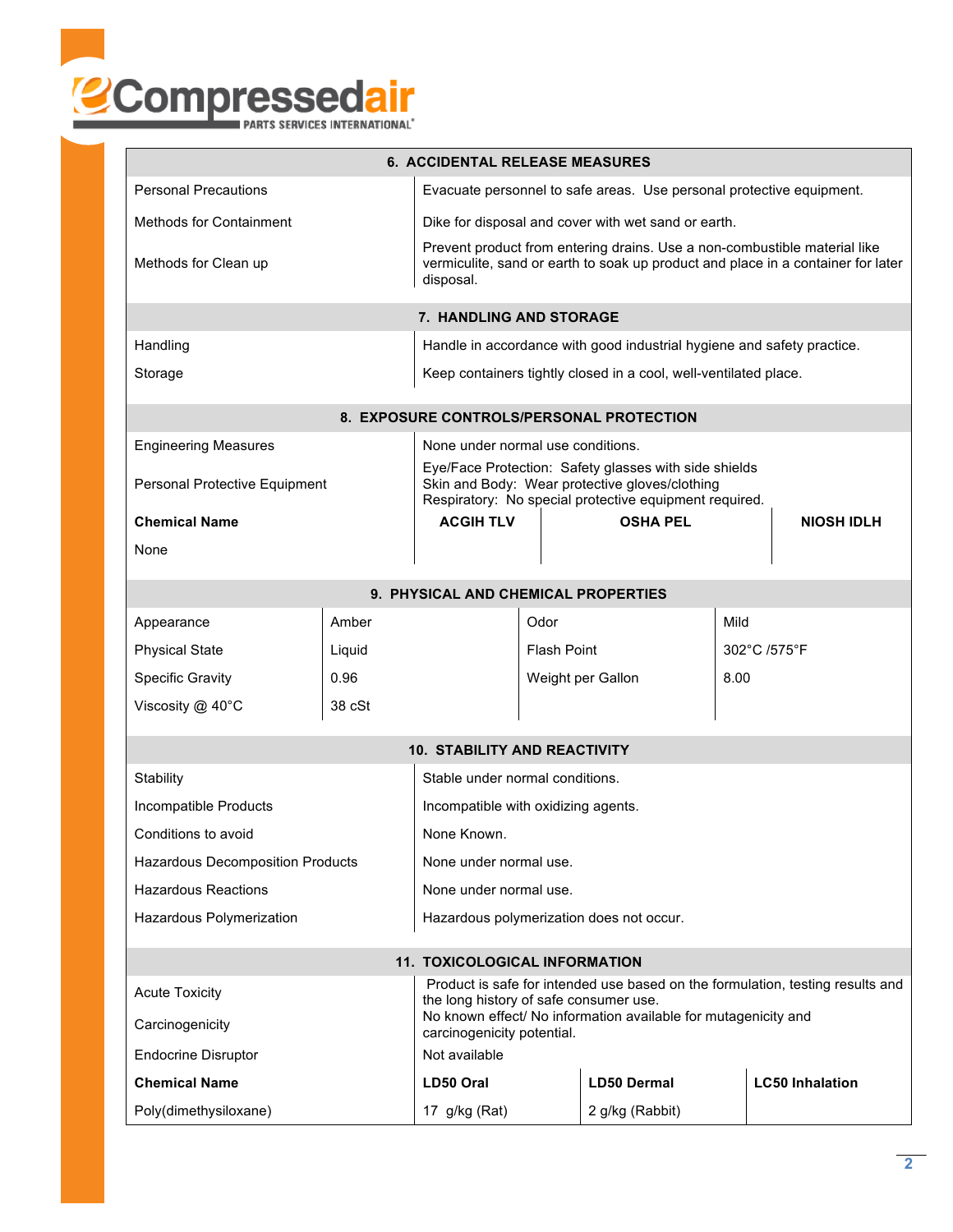

| <b>12. ECOLOGICAL INFORMATION</b>                                                                                                                                                                                                                                                                                                                                                                                              |                                  |                              |                         |                                                                                                                                                                                                              |                                  |                                    |                 |                   |                         |                      |  |
|--------------------------------------------------------------------------------------------------------------------------------------------------------------------------------------------------------------------------------------------------------------------------------------------------------------------------------------------------------------------------------------------------------------------------------|----------------------------------|------------------------------|-------------------------|--------------------------------------------------------------------------------------------------------------------------------------------------------------------------------------------------------------|----------------------------------|------------------------------------|-----------------|-------------------|-------------------------|----------------------|--|
| Ecotoxicity                                                                                                                                                                                                                                                                                                                                                                                                                    |                                  |                              |                         | The environmental impact of this product has not been fully investigated.<br>However, at the concentration present, this preparation is not expected to<br>present significant adverse environmental effects |                                  |                                    |                 |                   |                         |                      |  |
| <b>Chemical Name</b><br><b>Toxicity to Algae</b><br>None                                                                                                                                                                                                                                                                                                                                                                       |                                  |                              | <b>Toxicity to Fish</b> |                                                                                                                                                                                                              | <b>Microtox</b>                  |                                    |                 | <b>Water Flea</b> |                         |                      |  |
| <b>13. DISPOSAL CONSIDERATIONS</b>                                                                                                                                                                                                                                                                                                                                                                                             |                                  |                              |                         |                                                                                                                                                                                                              |                                  |                                    |                 |                   |                         |                      |  |
| Waste Disposal Method<br>Dispose of contents/container in accordance with local regulations.                                                                                                                                                                                                                                                                                                                                   |                                  |                              |                         |                                                                                                                                                                                                              |                                  |                                    |                 |                   |                         |                      |  |
| This product does not contain any substances that are listed with the State of California as a hazardous waste.                                                                                                                                                                                                                                                                                                                |                                  |                              |                         |                                                                                                                                                                                                              |                                  |                                    |                 |                   |                         |                      |  |
|                                                                                                                                                                                                                                                                                                                                                                                                                                |                                  |                              |                         |                                                                                                                                                                                                              | <b>14. TRANSPORT INFORMATION</b> |                                    |                 |                   |                         |                      |  |
| <b>DOT</b>                                                                                                                                                                                                                                                                                                                                                                                                                     |                                  | Not Regulated<br><b>IATA</b> |                         |                                                                                                                                                                                                              | Not Regulated                    |                                    | <b>IMDG/IMO</b> |                   |                         | Not Regulated        |  |
| <b>15. REGULATORY INFORMATION</b>                                                                                                                                                                                                                                                                                                                                                                                              |                                  |                              |                         |                                                                                                                                                                                                              |                                  |                                    |                 |                   |                         |                      |  |
|                                                                                                                                                                                                                                                                                                                                                                                                                                | <b>International Inventories</b> |                              |                         |                                                                                                                                                                                                              |                                  |                                    |                 |                   |                         |                      |  |
| <b>TSCA</b>                                                                                                                                                                                                                                                                                                                                                                                                                    | Not Listed                       | <b>DSL</b>                   |                         | Not Listed                                                                                                                                                                                                   |                                  | <b>EINECS/ELINCS</b><br>Not Listed |                 | <b>ENCS</b>       |                         | <b>Not Listed</b>    |  |
| <b>IECSC</b>                                                                                                                                                                                                                                                                                                                                                                                                                   | Not Listed                       | <b>KECL</b>                  |                         | Not Listed                                                                                                                                                                                                   | <b>PICCS</b>                     |                                    | Not Listed      | <b>AICS</b>       |                         | Not Listed           |  |
| <b>U.S. Federal Regulations</b>                                                                                                                                                                                                                                                                                                                                                                                                |                                  |                              |                         |                                                                                                                                                                                                              |                                  |                                    |                 |                   |                         |                      |  |
| <b>Chemical Name</b><br><b>Massachusetts</b><br><b>New Jersey</b><br>Pennsylvania<br><b>Illinois</b><br><b>Rhode Island</b><br>Poly(dimethysiloxane)<br>x<br>SARA 313: Section 313 of Title III of the Superfund Amendments and Reauthorization Act of 1985 (SARA). This product<br>does not contain any chemicals which are subject to the reporting of the Act and Title 40 of the Code of Federal<br>Regulations, Part 372. |                                  |                              |                         |                                                                                                                                                                                                              |                                  |                                    |                 |                   |                         |                      |  |
| SARA 311/312 Hazard Categories: None                                                                                                                                                                                                                                                                                                                                                                                           |                                  |                              |                         |                                                                                                                                                                                                              |                                  |                                    |                 |                   |                         |                      |  |
| Clean Water Act: This product does not contain any substances regulated as pollutants pursuant to the Clean Water Act<br>(40 CFR 122.21 and 40 CFR 122.42).<br>Clean Air Act, Section 112, Hazardous Air Pollutants (HAPs): This product contains no substances which are listed<br>hazardous air pollutants (HAPs) under Section 112 of the Clean Air Act.                                                                    |                                  |                              |                         |                                                                                                                                                                                                              |                                  |                                    |                 |                   |                         |                      |  |
| <b>U.S. State Regulations/ International Regulations</b>                                                                                                                                                                                                                                                                                                                                                                       |                                  |                              |                         |                                                                                                                                                                                                              |                                  |                                    |                 |                   |                         |                      |  |
| California Proposition 65: This product contains no substances on the list of Proposition 65 chemicals.                                                                                                                                                                                                                                                                                                                        |                                  |                              |                         |                                                                                                                                                                                                              |                                  |                                    |                 |                   |                         |                      |  |
| Mexico - Grade: No information available                                                                                                                                                                                                                                                                                                                                                                                       |                                  |                              |                         |                                                                                                                                                                                                              |                                  |                                    |                 |                   |                         |                      |  |
| <b>16. OTHER INFORMATION</b>                                                                                                                                                                                                                                                                                                                                                                                                   |                                  |                              |                         |                                                                                                                                                                                                              |                                  |                                    |                 |                   |                         |                      |  |
| <b>NFPA</b><br>Health Hazard<br><b>Fire Hazard</b>                                                                                                                                                                                                                                                                                                                                                                             |                                  |                              | <b>HMIS</b>             | 1<br>4                                                                                                                                                                                                       |                                  | <b>PPE</b>                         |                 |                   | <b>Transport Symbol</b> |                      |  |
|                                                                                                                                                                                                                                                                                                                                                                                                                                |                                  | <b>Reactivity</b>            |                         | 0                                                                                                                                                                                                            | Eye protection                   |                                    | Gloves          |                   |                         | <b>Not Regulated</b> |  |
|                                                                                                                                                                                                                                                                                                                                                                                                                                |                                  |                              |                         |                                                                                                                                                                                                              |                                  |                                    |                 |                   |                         |                      |  |